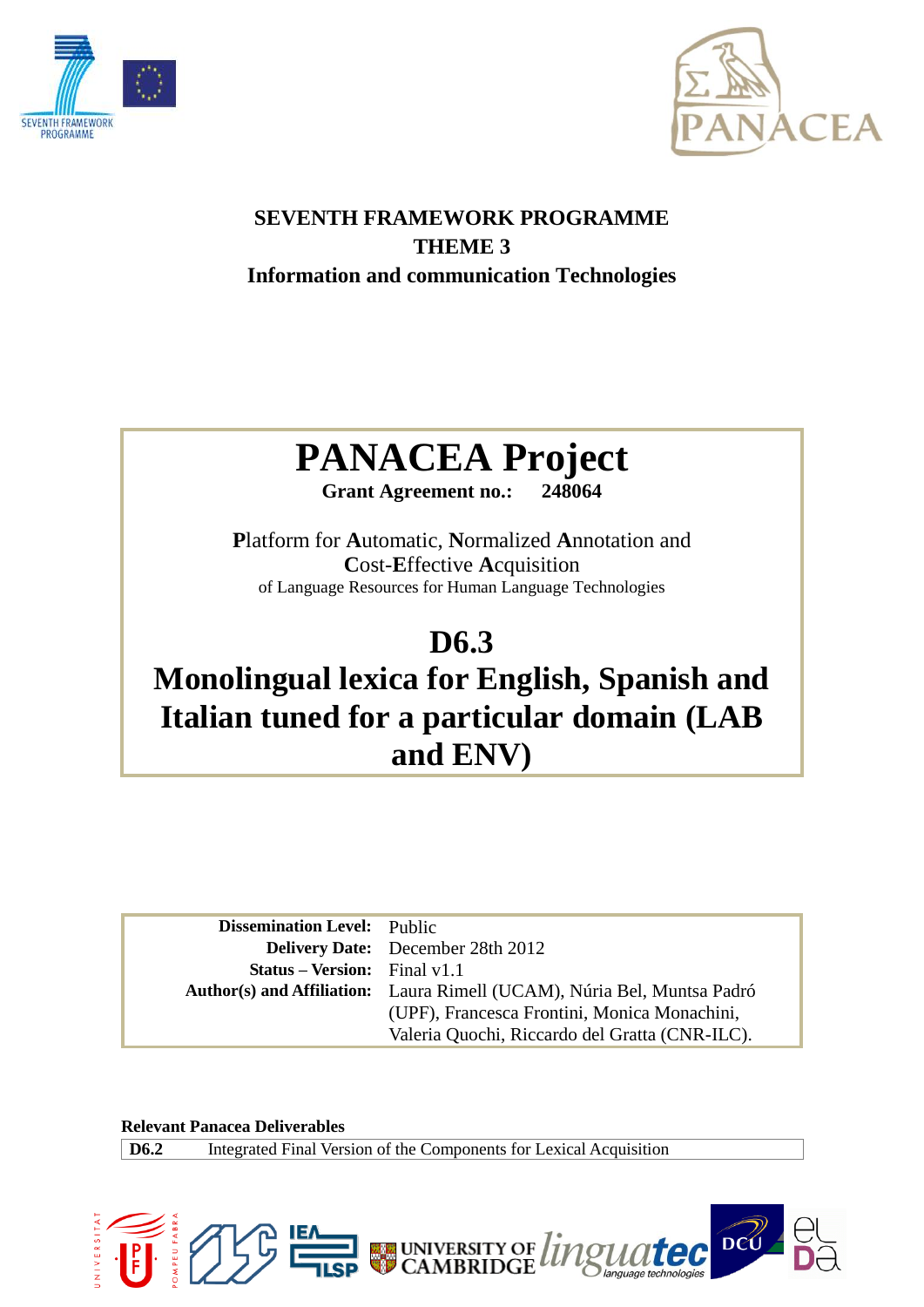*D6.3 Monolingual lexica for English, Spanish and Italian tuned for a particular domain (LAB and ENV)*

This document is part of technical documentation generated in the PANACEA Project, **P**latform for **A**utomatic, **N**ormalized **A**nnotation and **C**ost-**E**ffective **A**cquisition (Grant Agreement no. 248064).



This documented is licensed under a Creative Commons Attribution 3.0 Spain License. To view a copy of this license, visit http://creativecommons.org/licenses/by/3.0/es/.

Please send feedback and questions on this document to: iulatrl@upf.edu

TRL Group (Tecnologies dels Recursos Lingüístics), Institut Universitari de Lingüística Aplicada, Universitat Pompeu Fabra (IULA-UPF)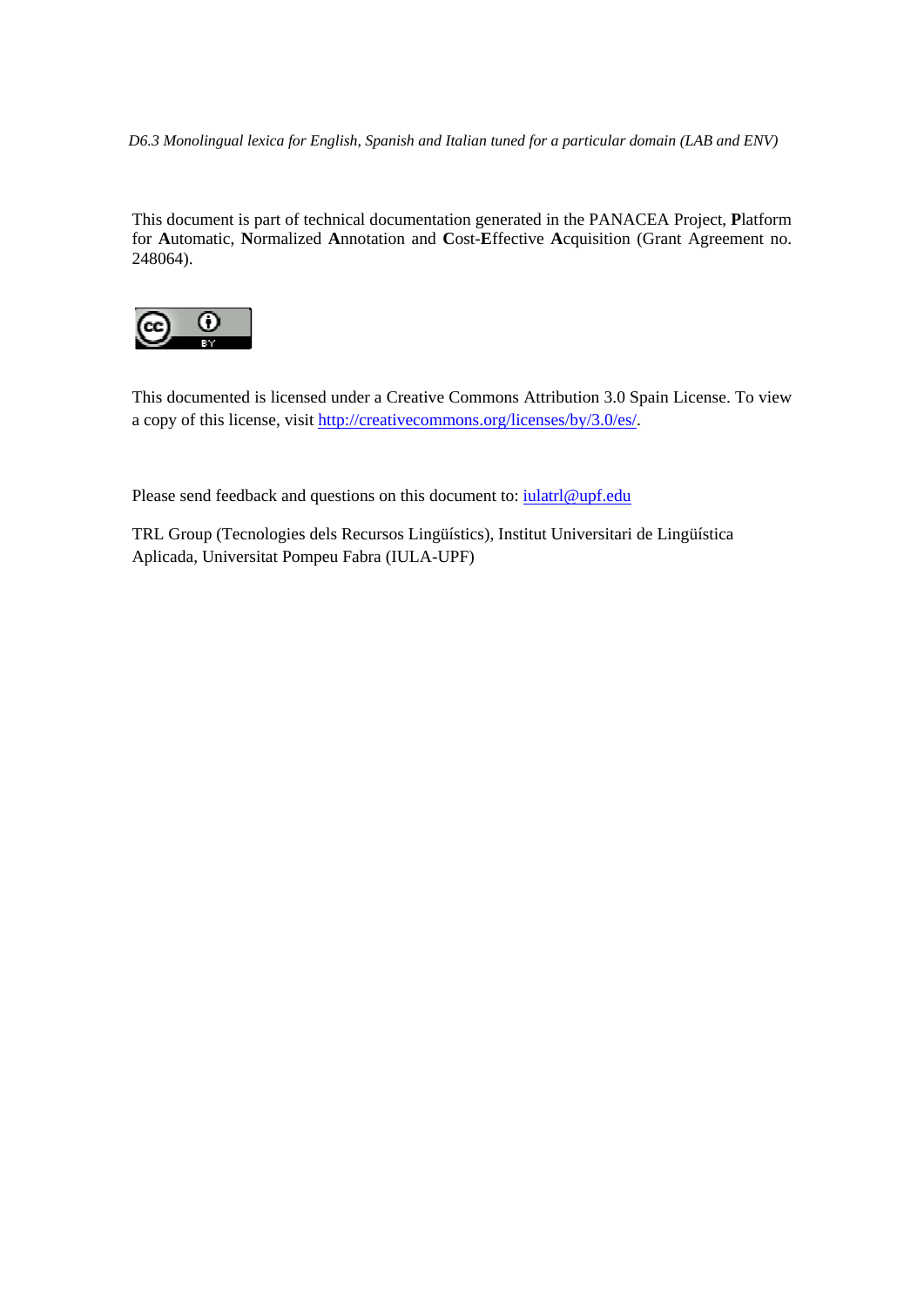## <span id="page-2-0"></span>**Table of contents**

<span id="page-2-4"></span><span id="page-2-3"></span><span id="page-2-2"></span><span id="page-2-1"></span>

| 1              |       |  |  |  |
|----------------|-------|--|--|--|
| $\overline{2}$ |       |  |  |  |
|                | 2.1   |  |  |  |
|                | 2.1.1 |  |  |  |
|                | 2.1.2 |  |  |  |
|                | 2.1.3 |  |  |  |
|                | 2.2   |  |  |  |
|                | 2.2.1 |  |  |  |
|                | 2.2.2 |  |  |  |
|                | 2.3   |  |  |  |
|                | 2.3.1 |  |  |  |
|                | 2.4   |  |  |  |
|                | 2.4.1 |  |  |  |
|                | 2.4.2 |  |  |  |
|                | 2.4.3 |  |  |  |
| 3              |       |  |  |  |
|                | 3.1   |  |  |  |
|                | 3.2   |  |  |  |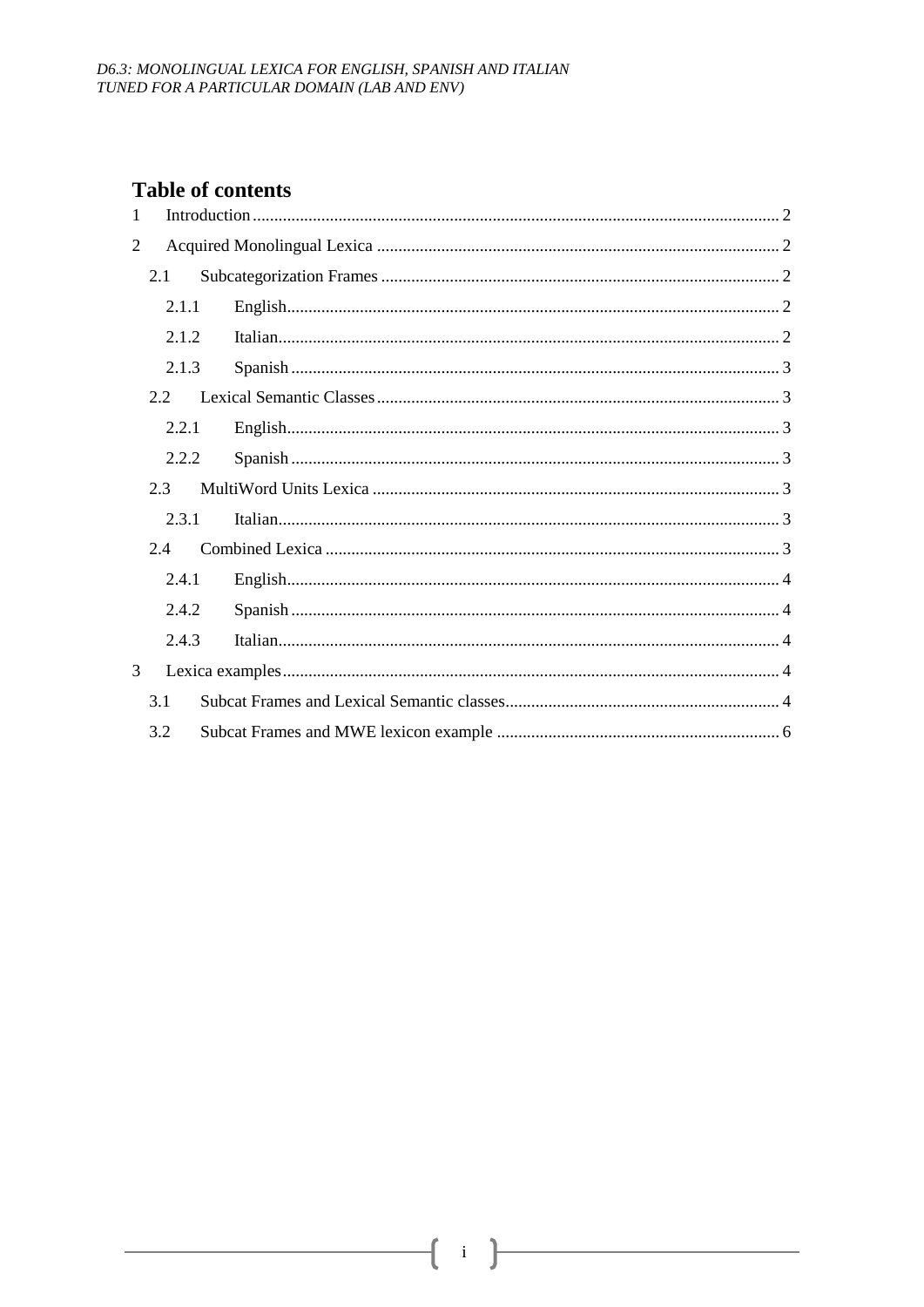## <span id="page-3-0"></span>**1 Introduction**

This document presents the lexica acquired using PANACEA platform for Labour and Environment domains and delivered in D6.3. The languages of the lexica are English, Spanish and Italian. The lexical information acquired depends on the language, according to the available tools in the platform. Next section lists the produced lexica and the languages for which they are available.

## <span id="page-3-1"></span>**2 Acquired Monolingual Lexica**

<span id="page-3-2"></span>Those are the monolingual lexica acquired using PANACEA platform. The workflows used to build them are presented in D6.2.

### **2.1 Subcategorization Frames**

#### **2.1.1 English**

Domain specific lexica containing the extracted SCFs for the verbs appearing more than 200 times in the corpus.

- V-SUBCAT LAB EN: SCF lexicon for LAB domain. Number of entries: 1,063
- <span id="page-3-3"></span>V-SUBCAT ENV EN: SCF lexicon for ENV domain. Number of entries: 895

#### **2.1.2 Italian**

Domain specific lexica containing the extracted SCF for the verbs also contained in the domain gold-standards. The lexicons are acquired from the MCv2\_LAB corpus pos tagged with Freeling and dependency parsed with DESR.

- <span id="page-3-4"></span> $\bullet$ V-SUBCAT LAB IT: lexicon of verbal subcategorisation frames for 27 verb lemmas. It contains 27 LexicalEntries, 77 distinct Subcategorisation Frames; and 399 Syntactic Units (SyntacticBehaviour);
- <span id="page-3-5"></span>• V-SUBCAT ENV IT: lexicon of verbal subcategorisation frames for 26 verb lemmas. It contains 26 LexicalEntries, 65 distinct Subcategorisation Frames; and 370 Syntactic Units (SyntacticBehaviour);
- V-Subcat GENERAL IT (language independent extractor): lexicon of verb subcategorisation frames automatically extracted from a 300 million words newspaper corpus using a language independent SCF acquisition software (http://registry.elda.org/services/250). It contains 31 LexicalEntries.
- <span id="page-3-6"></span>• V-Subcat GENERAL IT (language dependent extractor): lexicon of verb subcategorisation frames automatically extracted from a 300 million words newspaper corpus using a language dependent (http://registry.elda.org/services/212) SCF acquisition software. It contains 30 LexicalEntries.

2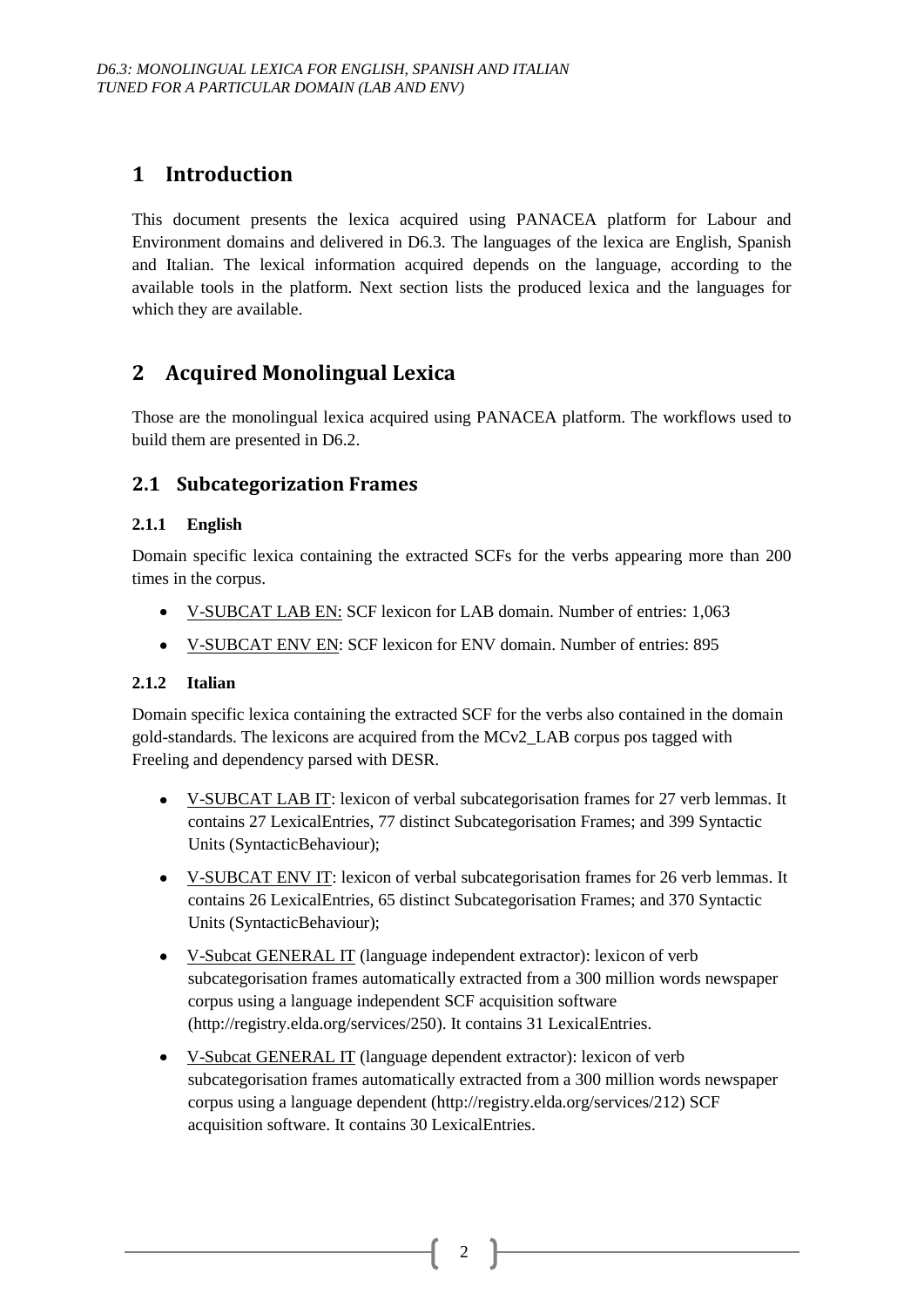#### **2.1.3 Spanish**

- <span id="page-4-0"></span>SUBCAT LAB ES: Lexicon for LAB domain, with 1,015 verbs showing 479 different subcategorization frames, extracted for verbs appearing more than 100 times in the corpus.
- SUBCAT ENV ES: Lexicon for ENV domain, with 1,543 verbs showing 419 different subcategorization frames, extracted for verbs appearing more than 200 times in the  $corpus<sup>1</sup>$ .

## **2.2 Lexical Semantic Classes**

<span id="page-4-1"></span>Domain specific lexica containing the acquired lexical semantic classes for all nouns appearing more than 100 times in LAB or more than 200 times in ENV.

#### **2.2.1 English**

- Lexical semantic classes LAB EN: Lexicon for LAB domain, with 3,762 nouns classified into seven different classes, corresponding to nouns appearing more than 100 times in the corpus.
- <span id="page-4-2"></span>Lexical semantic classes ENV EN: Lexicon for ENV domain, with 3,641 nouns classified into seven different classes, corresponding to nouns appearing more than 200 times in the corpus.

#### **2.2.2 Spanish**

- Lexical semantic classes LAB ES: Lexicon for LAB domain, with 5,037 nouns classified into nine different classes, corresponding to nouns appearing more than 100 times in the corpus.
- <span id="page-4-3"></span>Lexical semantic classes ENV ES: Lexicon for ENV domain, with 4,199 nouns classified into nine different classes, corresponding to nouns appearing more than 200 times in the corpus

### **2.3 MultiWord Units Lexica**

#### <span id="page-4-4"></span>**2.3.1 Italian**

-

- Multiword Units LAB IT: MW expressions lexicon for Italian automatically extracted from the LAB corpus. It contains 15,332 entries and 10,000 multiword units.
- Multiword Units ENV IT: MW expressions lexicon for Italian automatically extracted from the ENV corpus. It contains 14,109 entries and 10,000 multiword units.

## **2.4 Combined Lexica**

D6.3 also delivers the combination of the previously presented lexica for each domain. For each language, a domain specific lexicon containing all acquired information has been created.

<sup>&</sup>lt;sup>1</sup> We use a bigger threshold for ENV than for LAB corpus because ENV corpus is sensitively bigger in terms of tokens, and using a lower threshold introduces a lot of noise in the lexicon.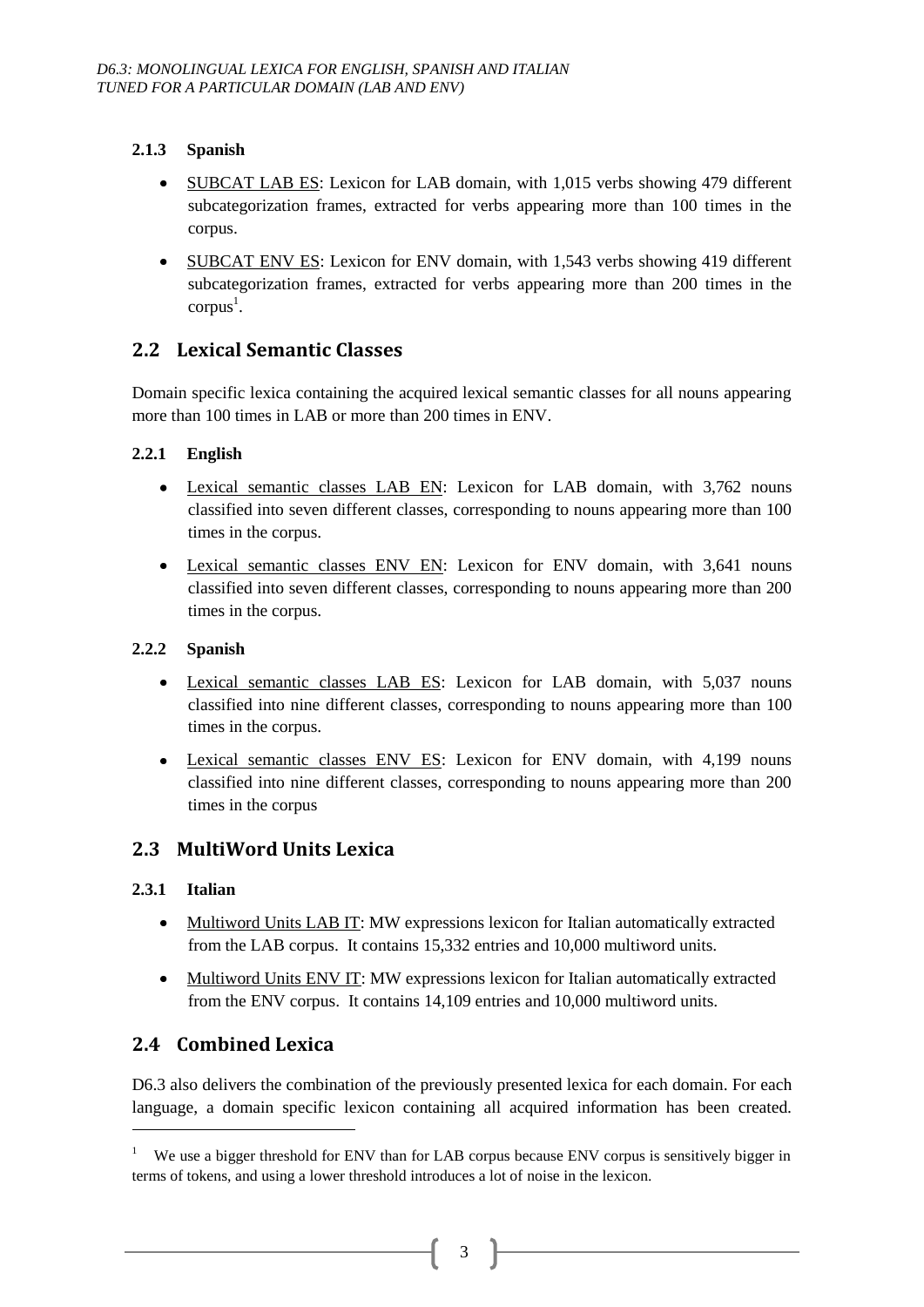English and Spanish lexica combine the information about SCF and lexical semantic classes while for Italian the MWE and the SCF information is combined.

#### **2.4.1 English**

- Subcat Frames and Lexical Semantic classes LAB EN: Combination of the SCF and Lexical Semantic classes lexica for LAB. It has a total of 4,825 entries: 1,063 verbs and 3,762 nouns
- Subcat Frames and Lexical Semantic classes ENV EN: Combination of the SCF and Lexical Semantic classes lexica for ENV. It has a total of 4,536 entries: 895 verbs and 3,641 nouns

#### **2.4.2 Spanish**

- Subcat Frames and Lexical Semantic classes LAB ES: Combination of the SCF and Lexical Semantic classes lexica for LAB. It has a total of 6,052 entries: 1,015 verbs and 5,037 nouns
- Subcat Frames and Lexical Semantic classes ENV ES: Combination of the SCF and Lexical Semantic classes lexica for ENV. It has a total of 5,742 entries: 1,543 verbs and 4,199 nouns.

#### **2.4.3 Italian**

- Subcat Frames and MWE LAB IT: Combination of the SCF and MWE for LAB domain. It has a total of 15,306 entries.
- Subcat Frames and MWE ENV IT: Combination of the SCF and MWE for ENV domain. It has a total of 15,517 entries.

## **3 Lexica examples**

Here we present some examples of the delivered lexica. More details about he format of the lexica can be found in Traveling Object section of D6.2.

#### **3.1 Subcat Frames and Lexical Semantic classes**

This is an example of two entries of the lexicon for SCF frames and lexical semantic classes for Spanish and Labour domain.

```
<?xml version='1.0' encoding='UTF-8'?>
<!DOCTYPE LexicalResource SYSTEM "http://www.tagmatica.fr/lmf/DTD_LMF_REV_16.dtd"> 
<LexicalResource dtdVersion="16">
<GlobalInformation>
  <feat att="projectName" val="PANACEA" />
  <feat att="projectNumber" val="FP7-ICT-2009-4-248064" />
  <feat att="creationMode" val="automatic" />
  <feat att="creationModeDetails" val="tpc_subcat_inductive" />
  <feat att="creationModeDetails" val="dt_noun_classifier_abstract" />
  <feat att="creationModeDetails" val="dt_noun_classifier_artifact" />
  <feat att="creationModeDetails" val="dt_noun_classifier_eventive" />
  <feat att="creationModeDetails" val="dt_noun_classifier_human" />
  <feat att="creationModeDetails" val="dt_noun_classifier_location" />
```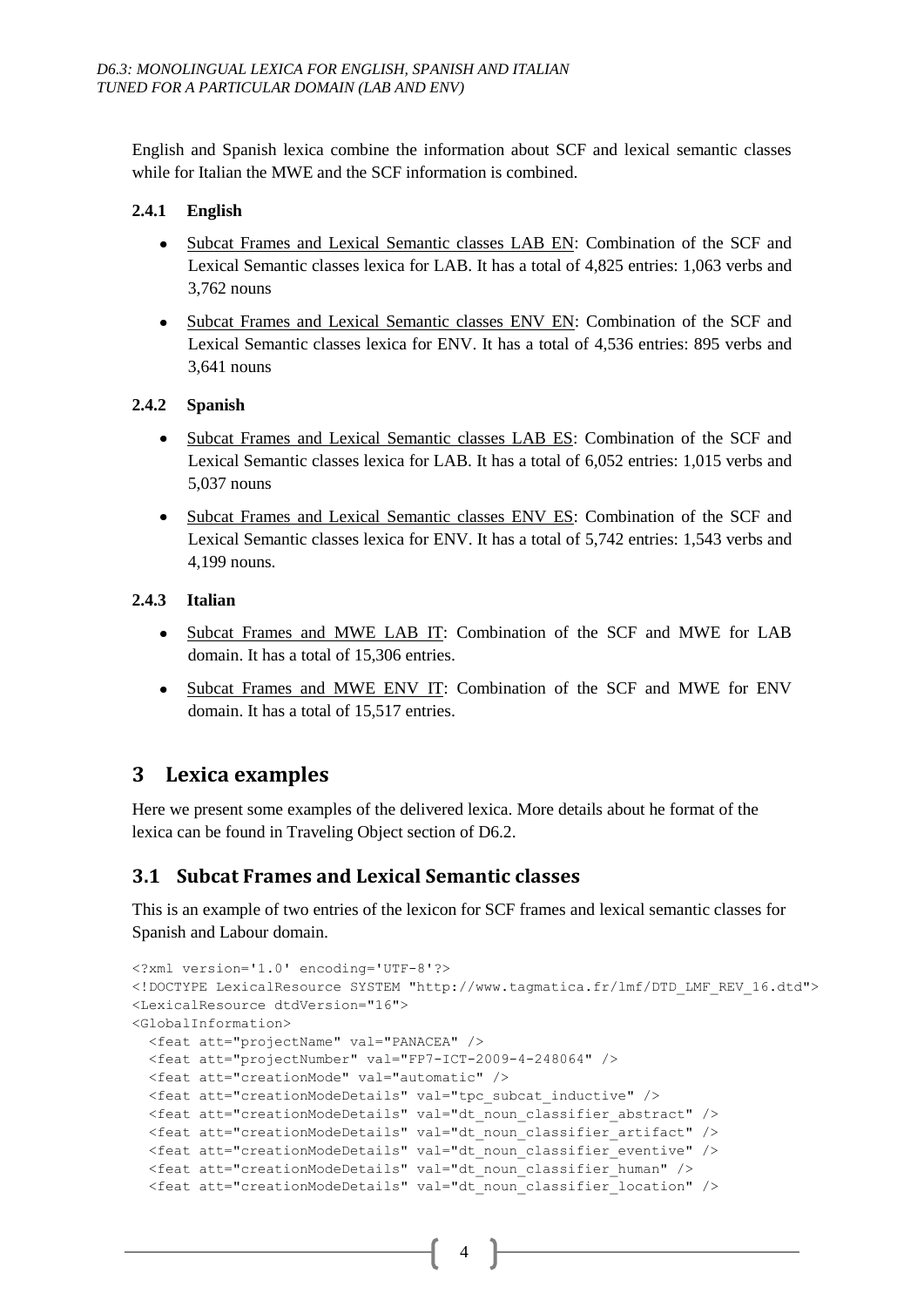```
 <feat att="creationModeDetails" val="dt_noun_classifier_matter" />
   <feat att="creationModeDetails" val="dt_noun_classifier_process" />
   <feat att="creationModeDetails" val="dt_noun_classifier_semiotic" />
   <feat att="creationModeDetails" val="dt_noun_classifier_social" />
   <feat att="domain" val="lab-es" />
   <feat att="languageId" val="es" />
   <feat att="languageName" val="Spanish" />
   <feat att="resourceType" val="lexicalConceptualResource" />
   <feat att="lexicalConceptualResourceType" val="lexicon" />
   <feat att="conformanceToStandardsBestPractices" val="LMF" />
   <feat att="validationModeDetails" val="The lexicon validates against the LMF 
DTD v.16" />
   <feat att="mediaType" val="text" />
  <feat att="lingualityType" val="monolingual" />
   <feat att="size" val="6,052" /> 
   <feat att="sizeUnit" val="entries"/>
   <feat att="mimeType" val="text/xml" />
   <feat att="characterEncoding" val="UTF-8" />
</GlobalInformation>
<Lexicon>
     <LexicalEntry id="le_n_2">
       <Lemma>
         <feat att="writtenForm" val="colegiado"/>
       </Lemma>
       <feat att="partOfSpeech" val="noun"/>
       <Sense>
         <feat att="soc" val="0.698"/>
         <feat att="domain" val="lab-es"/>
         <feat att="eventive" val="-0.384"/>
         <feat att="abstract" val="0.426"/>
         <feat att="artifact" val="-0.704"/>
         <feat att="process" val="-0.526"/>
         <feat att="sem" val="-0.6"/>
         <feat att="matter" val="-0.372"/>
         <feat att="hum" val="0.5"/>
         <feat att="loc" val="0.26"/>
       </Sense>
     </LexicalEntry>
    <LexicalEntry id="le_v_5">
       <Lemma>
         <feat att="writtenForm" val="acordar"/>
       </Lemma>
       <feat att="partOfSpeech" val="verb"/>
       <SyntacticBehaviour subcategorizationFrames="scf_0" id="sb_38">
         <feat att="domain" val="lab-es"/>
         <feat att="frequency" val="0.4795"/>
       </SyntacticBehaviour>
       <SyntacticBehaviour subcategorizationFrames="scf_4" id="sb_39">
         <feat att="domain" val="lab-es"/>
         <feat att="frequency" val="0.0759"/>
       </SyntacticBehaviour>
       <SyntacticBehaviour subcategorizationFrames="scf_13" id="sb_40">
         <feat att="domain" val="lab-es"/>
         <feat att="frequency" val="0.1155"/>
       </SyntacticBehaviour>
       <SyntacticBehaviour subcategorizationFrames="scf_9" id="sb_41">
         <feat att="domain" val="lab-es"/>
```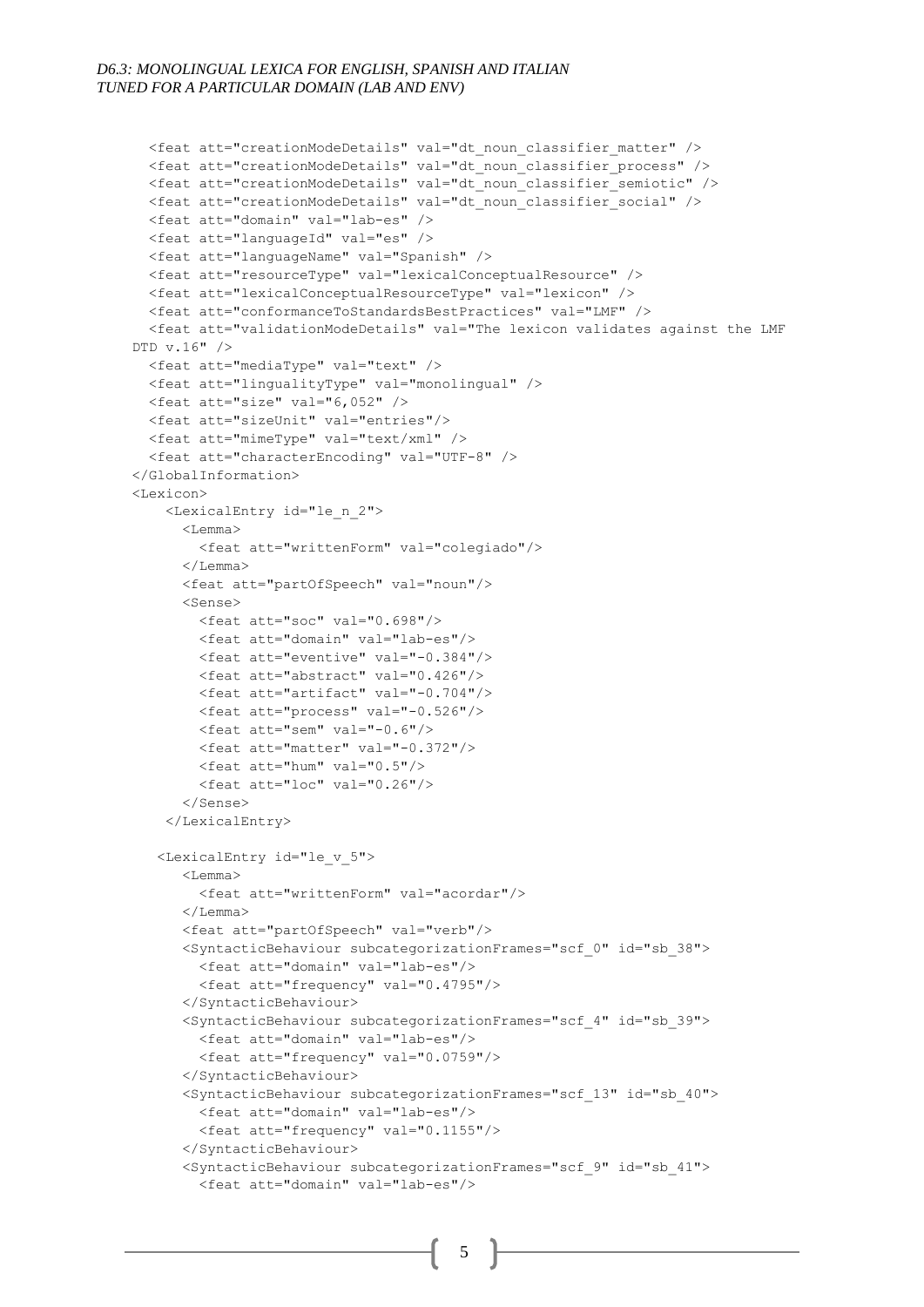```
 <feat att="frequency" val="0.0158"/>
       </SyntacticBehaviour>
       <SyntacticBehaviour subcategorizationFrames="scf_3" id="sb_42">
         <feat att="domain" val="lab-es"/>
         <feat att="frequency" val="0.0269"/>
       </SyntacticBehaviour>
       <SyntacticBehaviour subcategorizationFrames="scf_38" id="sb_43">
         <feat att="domain" val="lab-es"/>
         <feat att="frequency" val="0.0127"/>
       </SyntacticBehaviour>
     </LexicalEntry>
     <SubcategorizationFrame id="scf_0">
       <LexemeProperty/>
       <SyntacticArgument id="syn_arg_0_0">
         <feat att="position" val="0"/>
         <feat att="function" val="subj"/>
         <feat att="optionality" val="yes"/>
         <feat att="realization" val="np"/>
       </SyntacticArgument>
       <SyntacticArgument id="syn_arg_0_1">
         <feat att="position" val="1"/>
         <feat att="function" val="comp"/>
         <feat att="realization" val="np"/>
       </SyntacticArgument>
     </SubcategorizationFrame>
     <SubcategorizationFrame id="scf_3">
       <LexemeProperty/>
       <SyntacticArgument id="syn_arg_3_0">
         <feat att="position" val="0"/>
         <feat att="function" val="subj"/>
         <feat att="optionality" val="yes"/>
         <feat att="realization" val="cp"/>
         <feat att="type+cl_type" val="fin"/>
       </SyntacticArgument>
       <SyntacticArgument id="syn_arg_3_1">
         <feat att="position" val="1"/>
         <feat att="function" val="comp"/>
         <feat att="realization" val="np"/>
       </SyntacticArgument>
     </SubcategorizationFrame>
   </Lexicon>
</LexicalResource>
```
#### **3.2 Subcat Frames and MWE lexicon example**

This is an example of two entries of the lexicon for SCF frames and MWE for Italian and Environment domain.

```
<?xml version="1.0" encoding="UTF-8"?> 
<!DOCTYPE LexicalResource SYSTEM "http://www.tagmatica.fr/lmf/DTD_LMF_REV_16.dtd"> 
<LexicalResource dtdVersion="16"> 
      <feat att="operation" val="merged"/>
      <feat att="date" val="Fri Dec 21 12:37:28 CET 2012"/>
<GlobalInformation> 
      <feat att="usedSource" val="panacea_corpus_2012817"/>
      <feat att="projectName" val="PANACEA"/>
```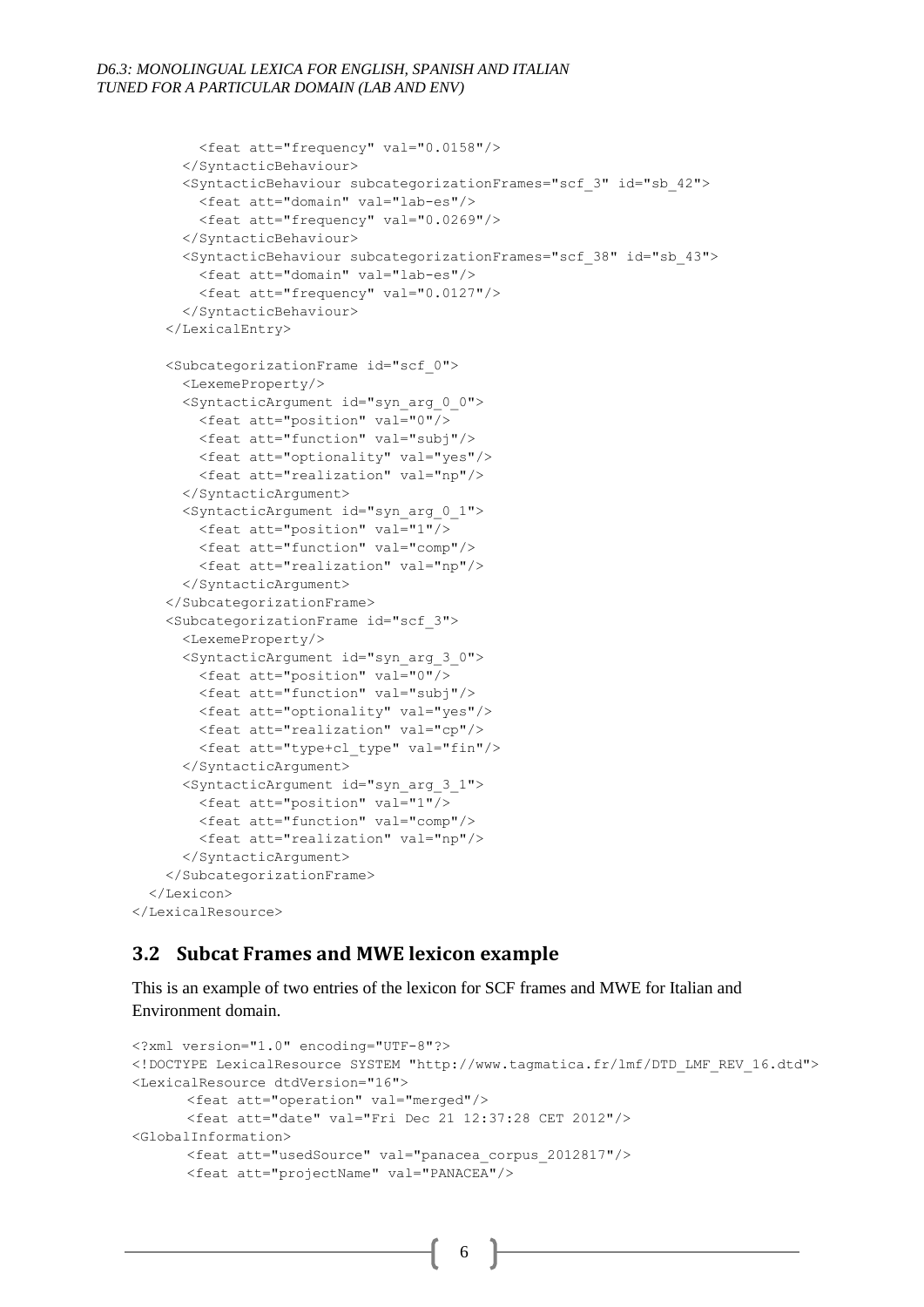```
<feat att="projectNumber" val="FP7-ICT-2009-4-248064"/>
      <feat att="domain" val="environment"/>
      <feat att="creationMode" val="automatic"/>
      <feat att="creationModeDetails" val="acquisition"/>
      <feat att="CrawlDate" val="2011"/>
      <feat att="AcquisitionDate" val="2012"/>
      <feat att="lexicalConceptualResourceType" val="lexicon"/>
      <feat att="conformanceToStandardsBestPractices" val="LMF"/>
      <feat att="characterEncoding" val="UTF-8"/>
      <feat att="size" val="15517"/>
      <feat att="size" val="entries"/>
</GlobalInformation>
<Lexicon id="Compacted_Lexicon_#_vfkrnf6trcbo286sj8enalumqt"> 
      <LexicalEntry id="le_6c0cf362152741f64d6c09044ce00698"> 
             <feat att="entryType" val="Multiword"/>
             <feat att="MWEPattern" val="s+e+s"/>
             <feat att="absoluteFrequency" val="148"/>
             <feat att="logLikelihood" val="1.8535592972405262e-5"/>
             <feat att="writtenform" val="assenza di autorizzazione"/>
             <feat att="lemmaPair" val="assenza-autorizzazione"/>
             <feat att="domain" val="environment"/>
             <Lemma id="Lemma_f9t5de299qqt0fr3h1973snpl9"> 
              </Lemma> 
             <ListOfComponents> 
                    <Component entry="le_c7d4817e017605d5fa9ae78362e9aa2c"> 
                          <feat att="rank" val="0"/>
                          <feat att="partOfSpeech" val="s"/>
                          <feat att="lemma" val="assenza"/>
                          <feat att="writtenform" val="assenza"/>
                          <feat att="function" val="head"/>
                    </Component>
                    <Component entry="le_ad72734656bb0f51bdd5dfcfcb35607f"> 
                          <feat att="rank" val="1"/>
                          <feat att="partOfSpeech" val="e"/>
                          <feat att="lemma" val="di"/>
                          <feat att="writtenform" val="di"/>
                    </Component>
                    <Component entry="le_0e67e4b867b026df2726744b8ed1814f"> 
                          <feat att="rank" val="2"/>
                          <feat att="partOfSpeech" val="s"/>
                          <feat att="lemma" val="autorizzazione"/>
                          <feat att="writtenform" val="autorizzazione"/>
                     </Component>
              </ListOfComponents>
      </LexicalEntry>
      <LexicalEntry id="le_1"> 
             <feat att="writtenForm" val="sostenere"/>
             <Lemma id="Lemma_q2sknhuoin2r1ls3bn8ekuf08v"> 
                   <feat att="writtenform" val="sostenere"/>
              </Lemma> 
             <SyntacticBehaviour id="sb_1" subcategorizationFrames="sc_comp-
a_obj"> 
                   <feat att="aux" val="avere"/>
                   <feat att="aux_freq" val="14"/>
                   <feat att="freq" val="268"/>
                   <feat att="mle" val="0.025252049373409968"/>
                   <feat att="conf" val="90%"/>
```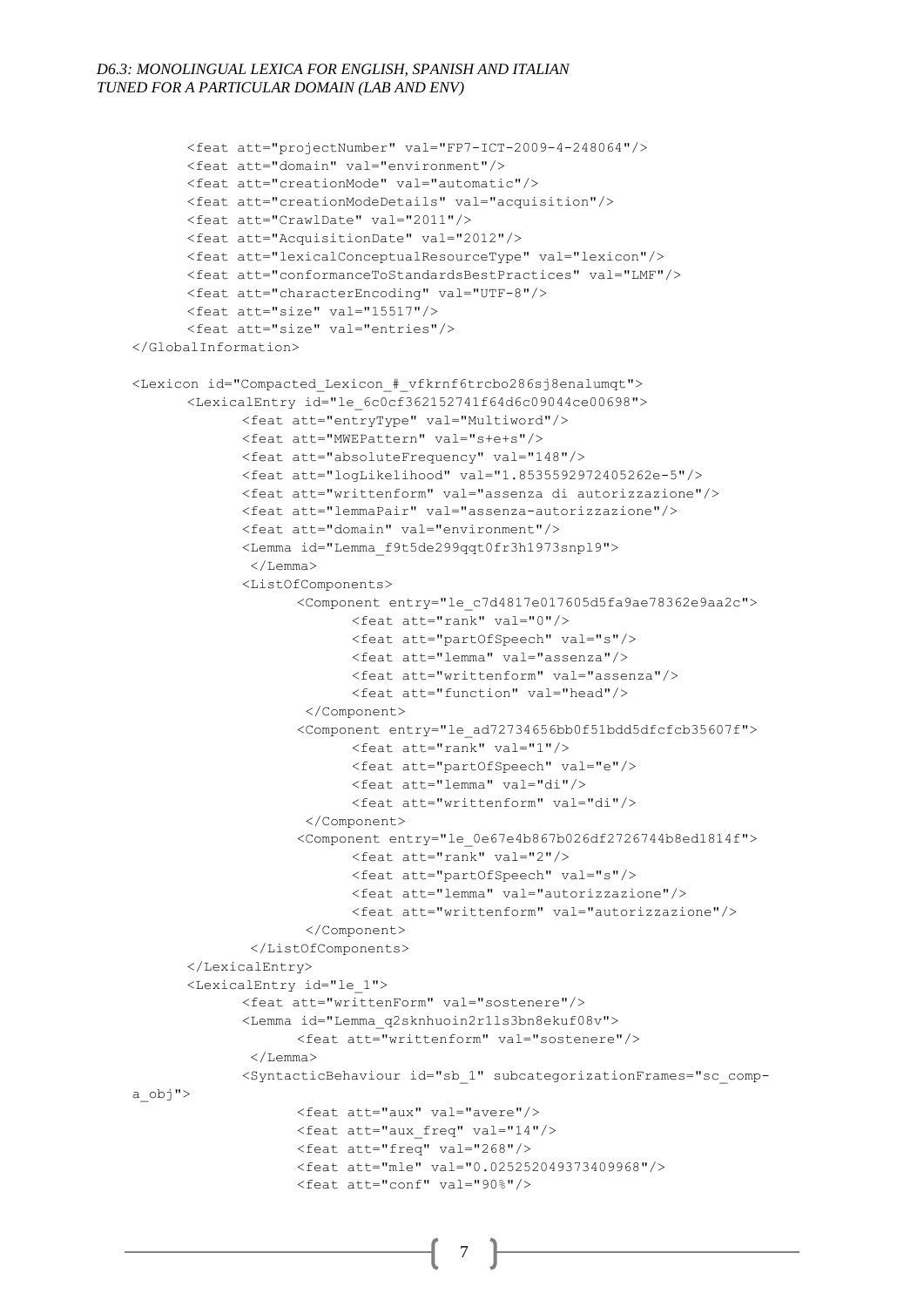```
</SyntacticBehaviour>
             <SyntacticBehaviour id="sb_3" subcategorizationFrames="sc_obj"> 
                    <feat att="aux" val="avere"/>
                    <feat att="aux_freq" val="139"/>
                   <feat att="freq" val="3967"/>
                   <feat att="mle" val="0.37378686516536325"/>
                    <feat att="conf" val="100%"/>
              </SyntacticBehaviour>
             <SyntacticBehaviour id="sb_5" subcategorizationFrames="sc_fin-
che"> 
                    <feat att="aux" val="avere"/>
                    <feat att="aux_freq" val="68"/>
                    <feat att="freq" val="1348"/>
                    <feat att="mle" val="0.1270140393856591"/>
                    <feat att="conf" val="90%"/>
              </SyntacticBehaviour>
             <SyntacticBehaviour id="sb_8" subcategorizationFrames="sc_comp-
in"> 
                    <feat att="aux" val="avere"/>
                   <feat att="aux_freq" val="34"/>
                   <feat att="freq" val="336"/>
                    <feat att="mle" val="0.031659285781588616"/>
                    <feat att="conf" val="90%"/>
              </SyntacticBehaviour>
             <SyntacticBehaviour id="sb_9" subcategorizationFrames="sc_comp-
da"> 
                    <feat att="aux" val="essere"/>
                   <feat att="aux_freq" val="223"/>
                   <feat att="freq" val="1425"/>
                    <feat att="mle" val="0.13426929237727314"/>
                   <feat att="conf" val="90%"/>
              </SyntacticBehaviour>
             <SyntacticBehaviour id="sb_10" subcategorizationFrames="sc_0"> 
                    <feat att="aux" val="avere"/>
                    <feat att="aux_freq" val="86"/>
                    <feat att="freq" val="1825"/>
                    <feat att="mle" val="0.1719589183077358"/>
                    <feat att="conf" val="100%"/>
              </SyntacticBehaviour>
             <SyntacticBehaviour id="sb_12" subcategorizationFrames="sc_comp-
in_obj"> 
                   <feat att="aux" val="avere"/>
                   <feat att="aux_freq" val="31"/>
                    <feat att="freq" val="364"/>
                   <feat att="mle" val="0.034297559596721004"/>
                    <feat att="conf" val="90%"/>
              </SyntacticBehaviour>
       </LexicalEntry>
      <SubCategorizationFrame id="sc_comp-a_comp-di_si"> 
             <LexemeProperty id="null" > 
              </LexemeProperty>
             <SyntacticArgument 
id="SyntacticArgument_jqd7be5kq63hhj541cqddiuv0j" > 
                   <feat att="function" val="complement"/>
                    <feat att="realization" val="prepositional_phrase"/>
                   <feat att="introducer" val="a"/>
              </SyntacticArgument>
```